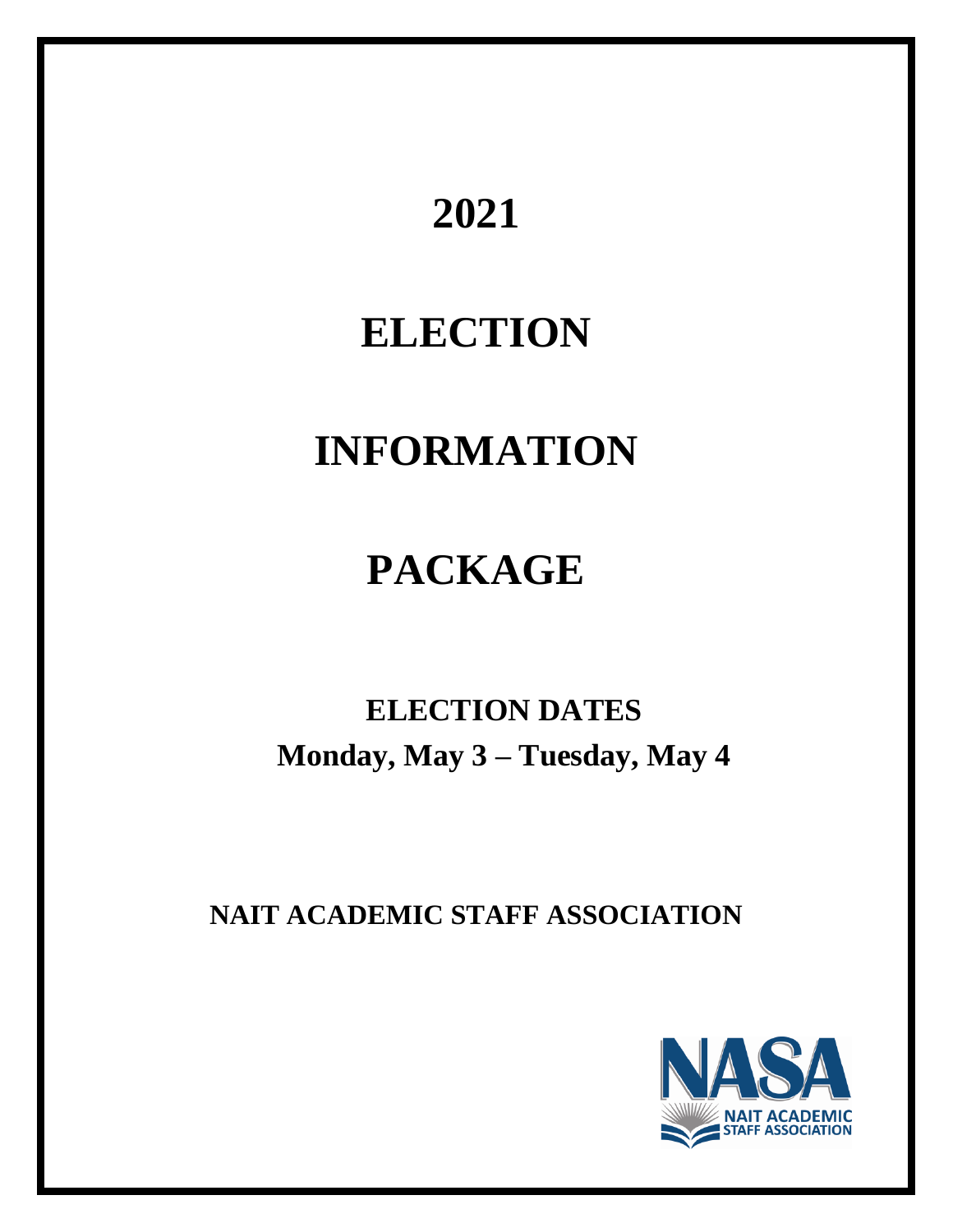# **MESSAGE FROM THE RETURNING OFFICER**

### **Voting will take place between 8:00 am on Monday, May 3 and 4:00 pm on Tuesday, May 4, 2021.**

The 2021 NASA election will be carried out using **(Simply Voting)** electronic balloting. Detailed instructions on how to access the website will be circulated to the membership one day prior to the start of elections and on each subsequent day of the election. Your NAIT ID number is required for sign-in.

The attached Nomination List (page 3) outlines the list of candidates and the numbers to be elected for each position. A number of candidates have been acclaimed as only one candidate was nominated. This package also contains pictures of the candidates and brief biographies. Candidate information will also be connected to the electronic ballot.

The results of the election will be circulated via email to the members on or before 5:00 pm on May 4, 2021.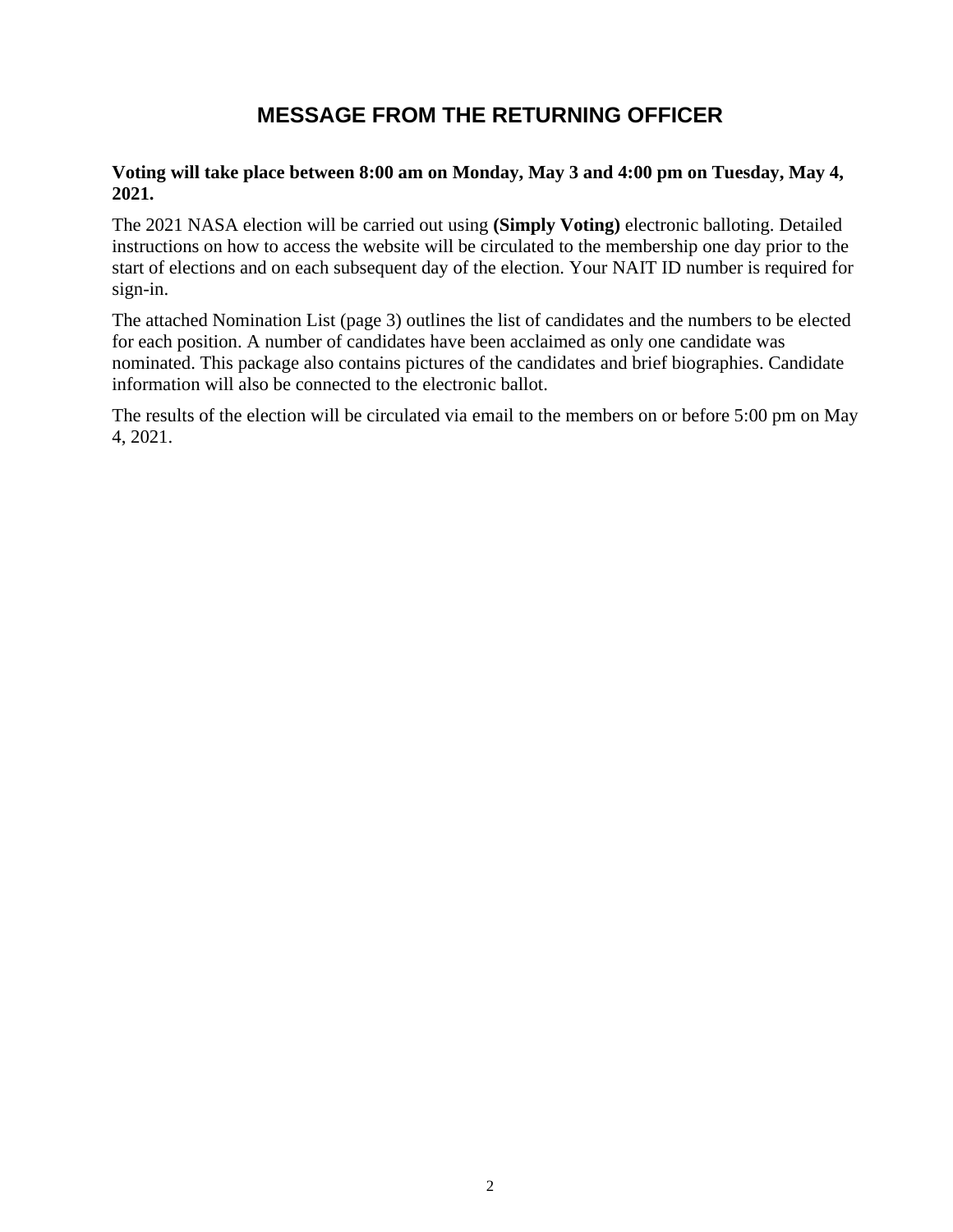# **NOMINATION LIST – 2021**

| <b>President</b>                                                   | Candidate #1   | J. Michael Carrick    |                  |
|--------------------------------------------------------------------|----------------|-----------------------|------------------|
| (two-year term)                                                    | Candidate #2   | Shauna MacDonald      |                  |
|                                                                    | Candidate #3   | Garry Wilson          | <b>Elect 1</b>   |
|                                                                    |                |                       |                  |
| <b>Finance Vice-President</b>                                      | Candidate #1   | James Guthrie         | <b>Acclaimed</b> |
| $(two-year term)$                                                  |                |                       |                  |
|                                                                    |                |                       |                  |
| <b>Executive School Representatives</b>                            |                |                       |                  |
| <b>JR Shaw School of Business</b>                                  | Candidate #1   | <b>Stuart Simmons</b> |                  |
| (representing members in programs under                            | Candidate #1   | Pan Zhang             | <b>Elect 1</b>   |
| the JR Shaw School of Business, and                                |                |                       |                  |
| members from the, Learning & Teaching                              |                |                       |                  |
| Commons Librarians, Research                                       |                |                       |                  |
| (Nominee cannot be from the Bus. Admin. -                          |                |                       |                  |
| Marketing program)                                                 |                |                       |                  |
| <b>School of Health and Life Sciences</b>                          | No nominations |                       |                  |
| (representing members in programs under                            | received.      |                       |                  |
| the School of Health and Life Sciences, and                        |                |                       |                  |
| members from Student Life)                                         |                |                       |                  |
| (nominee cannot be from Diagnostic Medical                         |                |                       |                  |
| Sonography)                                                        |                |                       |                  |
|                                                                    |                |                       |                  |
| <b>School of Skilled Trades (representing</b>                      |                |                       |                  |
| members in programs under the School of<br><b>Skilled Trades</b> ) |                |                       |                  |
| (Nominee cannot be from the Welder or the                          |                |                       |                  |
| Electrician program)                                               |                |                       |                  |
|                                                                    |                |                       |                  |
| Two-year term                                                      | Candidate #1   | Cory Aasgard          | <b>Acclaimed</b> |
| (Patricia Campus)                                                  |                |                       |                  |
|                                                                    |                |                       |                  |
| Two-year term                                                      | No nominations |                       |                  |
| (Metro Campus)                                                     | received       |                       |                  |
|                                                                    |                |                       |                  |
| <b>School of Applied Science and</b>                               | Candidate #1   | <b>Julie Watton</b>   | <b>Acclaimed</b> |
| <b>Technology</b>                                                  |                |                       |                  |
| (2 Representatives Required - two-year terms)                      |                |                       |                  |
| (representing members in programs under the                        |                |                       |                  |
| School of Applied Science and Technology)                          |                |                       |                  |
| (nominee cannot be from Electrical Engineering)                    |                |                       |                  |
| <b>STANDING COMMITTEES</b>                                         |                |                       |                  |
| <b>Communications Committee</b>                                    | Candidate #1   | Julie Watton          | <b>Acclaimed</b> |
| (3 Representatives Required: two-year terms)                       |                |                       |                  |
| <b>Finance Committee</b>                                           | Candidate #1   | <b>Starr Zhang</b>    | <b>Acclaimed</b> |
| (3 Representatives Required: one-year term)                        |                |                       |                  |
| <b>Membership Services Committee</b>                               | Candidate #1   | <b>Sunny Bong</b>     | <b>Acclaimed</b> |
| (4 Representatives Required: two-year terms)                       |                |                       |                  |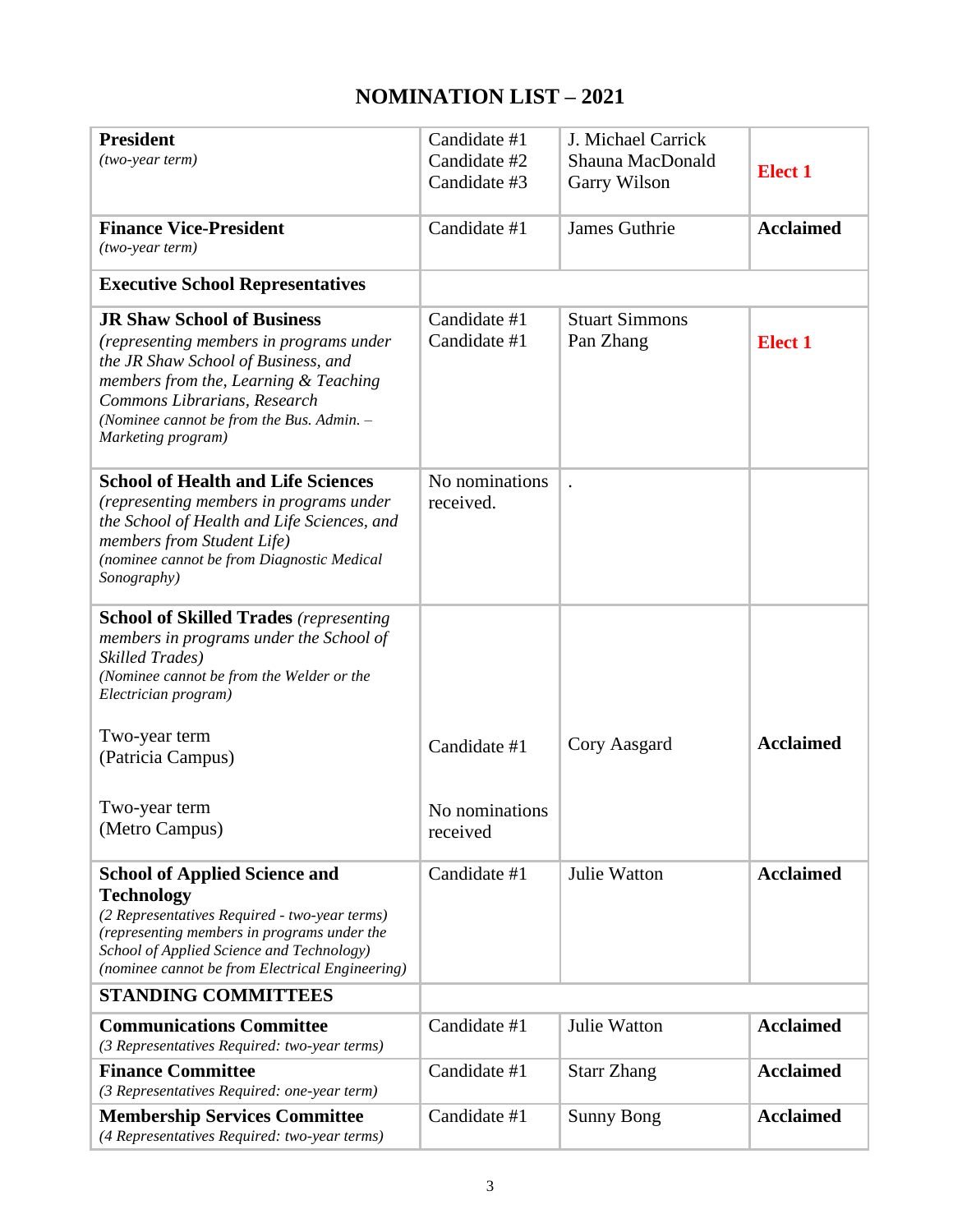| <b>Academic Council</b><br>(3 Representatives Required: two-year term) | Candidate #1<br>Candidate #2<br>Candidate #3<br>Candidate #4 | Gary Gora<br><b>Steve Chattargoon</b><br>Max Varela Arevalo<br><b>Randy Dreger</b> | Elect 3          |
|------------------------------------------------------------------------|--------------------------------------------------------------|------------------------------------------------------------------------------------|------------------|
| <b>Board of Governors Representative</b>                               | Candidate #1                                                 | Jean-Paul Prévost                                                                  | <b>Acclaimed</b> |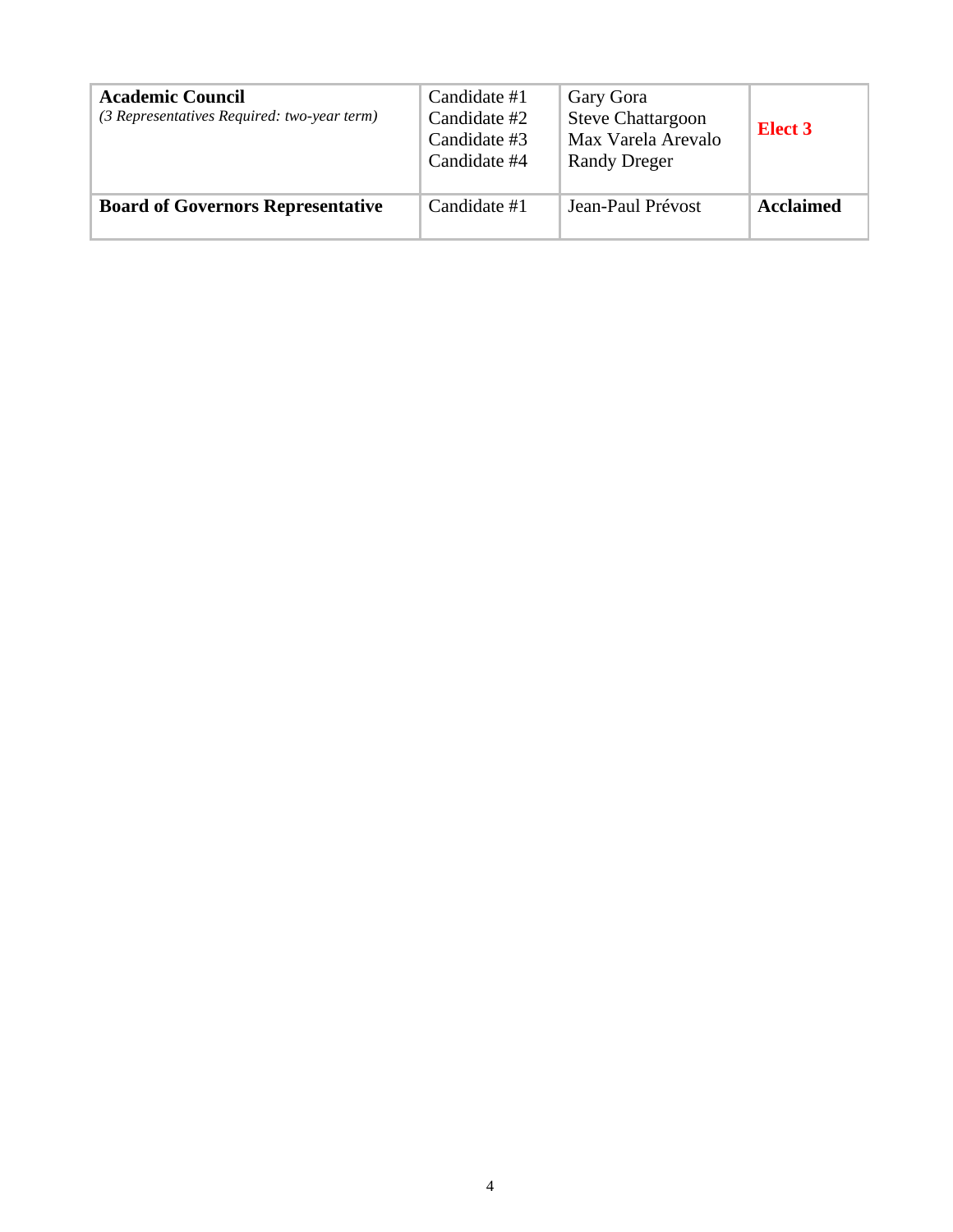# **BRIEF BIOGRAPHIES OF NOMINEES ==================================================**

*PRESIDENT* **– Elect One (1)**

### **J. MICHAEL CARRICK**



My name is **J. Michael Carrick**. I joined the Electrical Apprenticeship Program in 2007. I am a graduate of Sheridan College's Telecommunications Management program and hold two Red Seal Electrician licenses and a Master Electrician license. In the past, I have worked extensively with industrial automation and control technology. Additionally, I held maintenance and technical services management roles – one of these roles included successfully leading a technology upgrade project valued at \$2 million. Immediately prior to coming to NAIT, I delivered technical training throughout Canada and the US. Earlier this month, I transferred to NAIT's new Electrical Installations Technology Diploma Program.

Today, I am asking you to elect me to serve as President of NASA.

As the eldest of eight children growing up in Chatham, ON, I experienced the tension in our home that resulted from my father's loss of income during strike action by the United Auto Workers (UAW, now Unifor), Local Union 127. In 1990, I experienced the emotional and financial challenges of being on strike as a member of the International Brotherhood of Electrical Workers (IBEW), Local 353, Toronto, ON.

Lessons learned:

- In the presence of anti-labour provincial governments, corporate and institutional management have often been emboldened to lockout workers.
- Visibly preparing for a strike action is an effective tactic for a union seeking to avoid a strike action.
- A strike vote is often required to avoid a strike action.
- A strike action rarely serves the long-term monetary interests of union members.

Other experience I bring to the role of President includes sitting on the Board of Directors of a food co-operative and a housing co-operative – I have held a life-long belief in consensusbased decision making.

I promise to actively listen to your concerns and to collaborate with Executive Council members in an open and transparent manner.

As President, I pledge to be fully accountable to the NASA membership and to:

- Publish a weekly itinerary documenting all my work activities.
- Compel our Labour Relations representative to publish a comparable weekly itinerary.
- With the cooperation of Executive Council, I will propose to conduct quarterly Town Hall meetings.
- Immediately initiate a thorough user needs analysis process with the goal of implementing a secure, cost-effective, NASA members-only, communication technology system. This secure communication system will be the vehicle that will allow the President's work itinerary, the Labour Relations representative's work itinerary, and minutes from all Executive Council meetings to be published promptly and made readily accessible to any NASA member. This same, secure communication system would serve as the platform for Town Hall meetings. It would also enable secure, real-time communication between NASA membership to facilitate strike pay disbursements or broadcast updates in the event of any work stoppage created by a lockout or strike action.
- Upon the completion of our current contract negotiations, conduct an open and transparent review of NASA's recent bargaining process from beginning to end. NASA's membership needs the opportunity to learn about the how, when, who, why and where of collective bargaining as an actual union and how it differs from our past experience as a professional association. It is my belief that a formal review would aid us in preparing for future negotiations.

Questions or concerns? Please ring me at (587) 920-2414 or email me at jmcarrick@nait.ca. Regardless of your preferences, please vote in our upcoming election!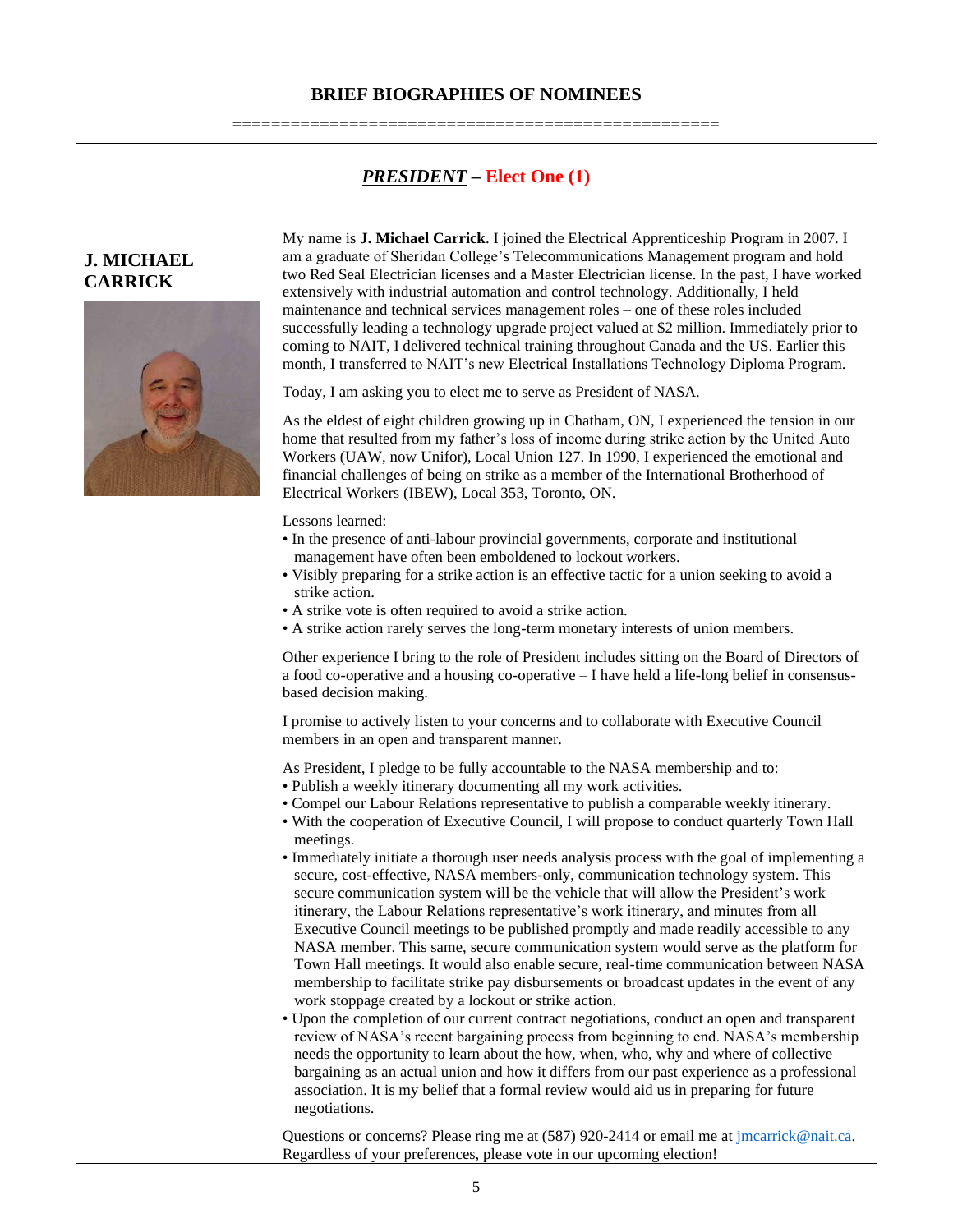## **SHAUNA MACDONALD**



#### **Shauna MacDonald – A Strong Voice for President shaunam@nait.ca** English & Communications Instructor School of Applied Sciences and Technology

Workload is creeping up. Courses are being condensed into fewer hours. Administrative positions are growing in number, while instructor numbers are falling. Class sizes are increasing. Contract instructors are on the rise.

These are tumultuous times in post-secondary education, and as NASA members, we all want to be heard and know that our association is working for us. Strong representation and communication are key.

I can offer a fresh voice and a renewed vision to the President's role, while also bringing years of experience, both as an instructor and as a member elected to numerous NASA roles.

Over the last 16 years, I have taught courses to more than 18 different NAIT programs, giving me insight into the unique needs and challenges within different areas. I have been a sessional instructor who was fortunate enough to become permanent. I have taught daytime, evening, and online courses, and understand the demands of each.

Serving NASA in the following ways has given me a holistic understanding of NASA's power and function:

- Vice President Membership Services (current)
- School of Applied Sciences and Technology Representative (2018-2020)
- Board of Governors Representative (2015-2016)
- Academic Council Faculty Representative (2013-2015)

Within each of these roles, I have not been afraid to speak up, ask questions, and represent faculty. I fought against the harmful structuring that put Department Heads in place. I brought forth faculty concerns from different areas of the institute. I represented numerous members at difficult meetings with management. I pursued issues until they received answers. However, I also believe in a balanced approach between actively protecting ourselves while maintaining a collaborative relationship with NAIT.

I would also like to focus on and increase clear and open communication from NASA. Although it can be challenging to make all details available to all members, a lack of information can lead to a sense of disconnection from what is happening within NASA and around the institute. Providing regular updates on the nature of grievances, conversations with management, and NASA's advocacy in bargaining will help members understand what NASA is doing for them. In addition to the content, perhaps the style and frequency of the communication also need to be changed. I would love to hear your feedback on this.

**Campaigning virtually means that I can't pop into your office bank, but I am happy to meet you on Teams, so please reach out if you'd like to have a chat.**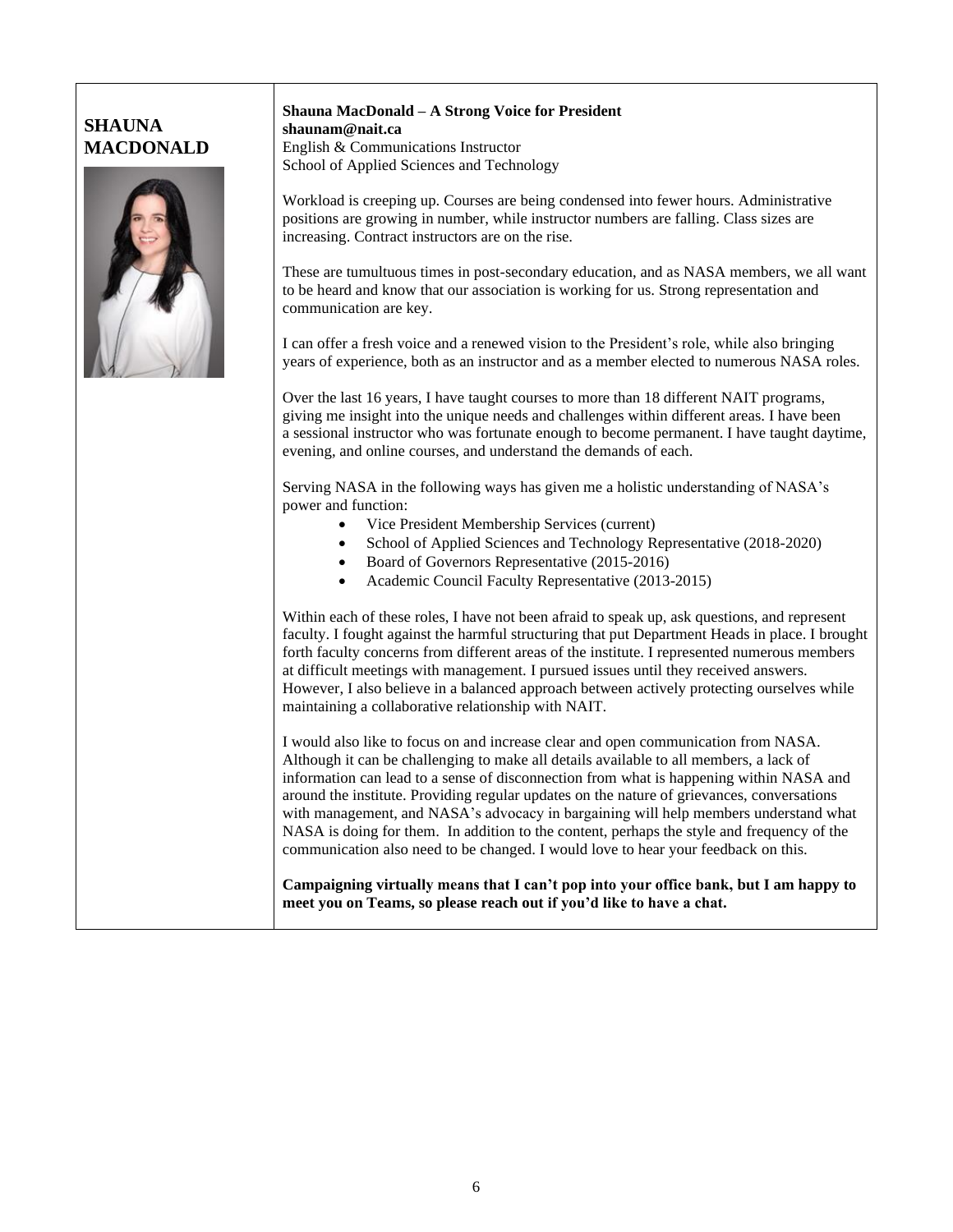# **GARRY WILSON**



#### *"First and always is the protection of the rights of NASA Members."*

As the current President finishing my second two-year term, I have the experience, commitment, and the ability to lead NASA into a strong future.

NASA needs strong, consistent leadership with the experience to work effectively with NAIT amidst all the transitional changes during these challenging times, with the courage to stand up for what members feel, know, and believe is right.

#### **Experience**

My two consecutive terms as President, with experience on Academic Council, Board of Governors and Executive, have provided me with a global understanding of the issues affecting both the Association and the Institution.

#### **The Agreement**

I have pressed for proper and appropriate consultation at all levels of NAIT Leadership; an on-going battle, many times requiring the need for the filing of grievances. No one knows better the needs of instructors than the instructors themselves! You are in the trenches every day and your commitment to the students is the reason for NAIT's success.

- ➢ On behalf of our members, I absolutely refused to consider the request from NAIT at the onset of the pandemic to lay off 400+ instructional staff, due to a 'lack of meaningful work'.
- ➢ Help establish a paid stipend to offset some of the work at home costs
- $\triangleright$  Won, on behalf of ESL instructors their designation as academic members at the Board of Governors level.
- ➢ Negotiated improved after-work benefits (like access to EPDA funding) for members affected by the massive number of redundancies in apprentice programs.
- ➢ Negotiated the new classification for CIS members that provides appropriate compensation and required scheduling flexibility for NAIT.
- ➢ I have worked to repair NASA's relationship with NAIT Leadership during discussions on a multitude of contentious and on-going issues including:
	- o the interpretation of the Collective Agreement with respect to workload, hours of work, redundancy, illness, special leaves
	- o the need for better working conditions including improved safety in labs,
	- o the need for proper time and resources to enable student success,
	- o the Code of Ethics, Respectful Workplace Policy, and Intellectual Property

#### **Communications & Representation**

This role requires that I communicate and represent the Association on many levels. Striking a balance between updating or informing versus overloading our 850+ members with emails or advocating on behalf of the Association to external stakeholders is a constant challenge*.*

- $\triangleright$  Keep our members up to date with the issues brought forward and discussed at the Executive level: Executive summaries are circulated quickly to the School Representatives after meeting.
- ➢ Reduce the number of presidential emails to members by directing your elected School Representatives at the start of each academic year, to utilize and fulfill their role as the 360 communications conduit between you and the Executive.
- ➢ Keep NASA members informed as to the monthly activities of the President in each issue of Intercom.
- ➢ Attend as a witness in numerous Arbitration hearings on behalf of members.
- ➢ Represent NASA at ACIFA's President's Council.
- ➢ Contribute to several government post-secondary committees and support instructors' rights through provincial media campaigns*.*

I have always had a strong vision for NASA and believe that members are proud to be part of this Association. NASA is an active, volunteer-based organization that strives to provide services that are beneficial to the Association, our members, and the Institute.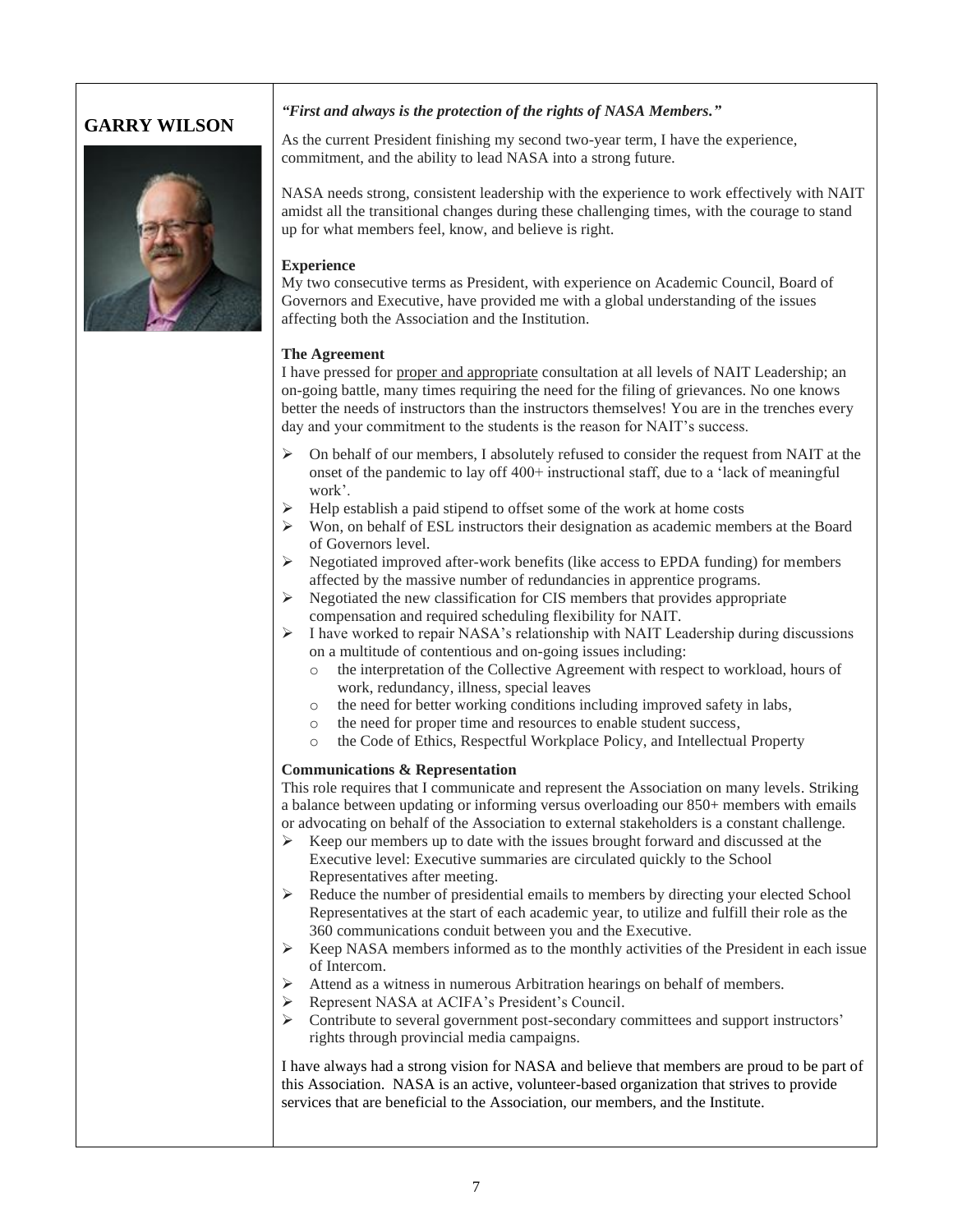| <b>GARRY WILSON</b><br>continued | I prefer to work collaboratively, encourage dialogue to find solutions, and I am committed to<br>ensuring a respectful and harassment-free work environment for all members, our office staff<br>and members of the NAIT community.                                                                                                                                                                                                                                                                       |
|----------------------------------|-----------------------------------------------------------------------------------------------------------------------------------------------------------------------------------------------------------------------------------------------------------------------------------------------------------------------------------------------------------------------------------------------------------------------------------------------------------------------------------------------------------|
|                                  | <b>History</b><br>I started at NAIT in 2006 as an instructor in the Electrician and Power Programs. I have been<br>continuously involved with NASA in several capacities: elected as a School Rep for SEET<br>and SICET, NASA's Membership Services Committee, first as a member, and later as VP for<br>four years. Further, I have the experience as the Executive representative to the Bargaining<br>Committee for two years and have participated in many various NAIT committees and<br>activities. |
|                                  | I am proud to be a NASA member and proud to part of the NAIT community.                                                                                                                                                                                                                                                                                                                                                                                                                                   |
|                                  | <b>Election Days:</b>                                                                                                                                                                                                                                                                                                                                                                                                                                                                                     |
|                                  | Vote Garry Wilson for your NASA president.                                                                                                                                                                                                                                                                                                                                                                                                                                                                |
|                                  | Thank you                                                                                                                                                                                                                                                                                                                                                                                                                                                                                                 |

**F** 

| <b>FINANCE VICE-PRESIDENT</b>            |                                                                                                                                                                                                                                                                                                                                                                                                                                                                                                                                                                                    |  |
|------------------------------------------|------------------------------------------------------------------------------------------------------------------------------------------------------------------------------------------------------------------------------------------------------------------------------------------------------------------------------------------------------------------------------------------------------------------------------------------------------------------------------------------------------------------------------------------------------------------------------------|--|
| <b>JAMES GUTHRIE</b><br><b>ACCLAIMED</b> | <b>James Guthrie</b> joined NAIT in 2001 as an Instructor in the JR Shaw School of Business,<br>where he teaches accounting. Before launching his teaching career at NAIT, he audited and<br>consulted for Deloitte, working with clients like Bell, Microsoft, and the University of<br>Alberta.                                                                                                                                                                                                                                                                                  |  |
|                                          | James is a Chartered Professional Accountant, Certified Management Accountant (CPA,<br>CMA). He has served the NASA membership for 16 years with eight years as VP Finance<br>and a further eight sitting on the Bargaining and Finance Committees. He has worked to<br>develop a reliable system of internal controls to safeguard NASA's assets. He promotes a<br>sound fiscal climate and encourages responsible stewardship of Association resources.<br>James enjoys nothing more than grilling a steak, beer in hand, while watching his three dogs<br>play at Vincent Lake. |  |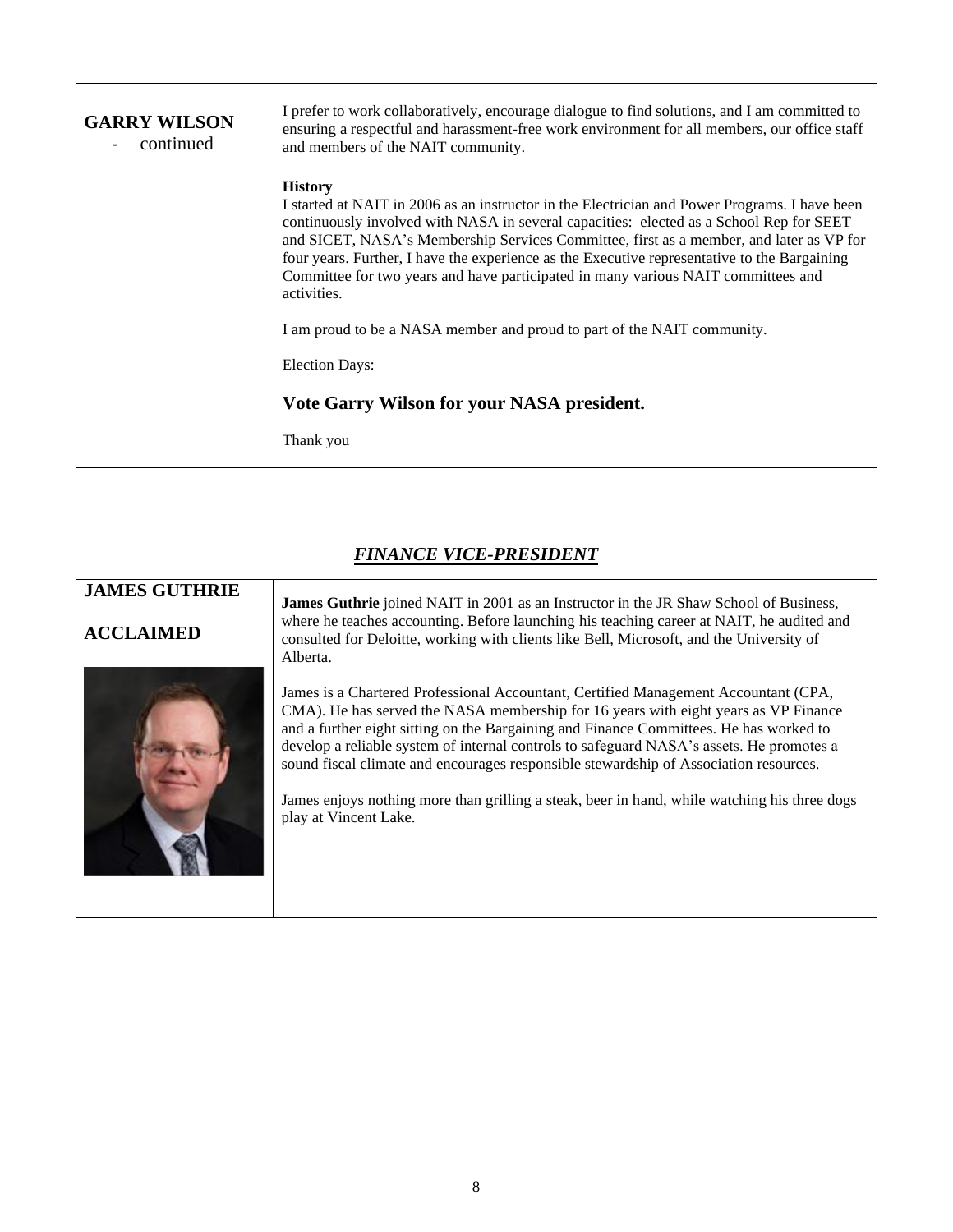# *EXECUTIVE SCHOOL REPRESENTATIVE – JR Shaw School of Business - Elect One (1)*

| <b>STUART</b><br><b>SIMMONS</b> | <b>Stuart Simmons</b> has more than 20 years facilitating teaching and learning in adult education.<br>Currently, he is with the Bachelor of Technology in Technology Management Program.<br>Stuart has worked on several activities, included being an advisor for capstone projects and<br>served as a member of the School of Applied Sciences and Technology professional<br>Development Committee as a School executive member for the School of Applied Sciences<br>and Technology.<br>Presented at conferences on topics related to teachers' and students' perceptions on the<br>integration of instructional technologies, volunteered for several of NASA Children<br>Christmas parties, was a member of the NASA Communication Committee, and presented at<br>instructors' professional development day. |
|---------------------------------|---------------------------------------------------------------------------------------------------------------------------------------------------------------------------------------------------------------------------------------------------------------------------------------------------------------------------------------------------------------------------------------------------------------------------------------------------------------------------------------------------------------------------------------------------------------------------------------------------------------------------------------------------------------------------------------------------------------------------------------------------------------------------------------------------------------------|
| <b>PAN ZHANG</b>                | Since 2007, Pan Zhang has served various roles as a finance instructor, associate chair and<br>chair of the Finance Programs as well as international education at NAIT. She is finishing<br>her term as an academic representative on the Board of Governors at NAIT and would like to<br>continue getting involved with NASA by representing the School of Business to engage in<br>discussions that influence academic decision-making and to assist in fostering a positive<br>culture in our school.<br>Email: panz@nait.ca                                                                                                                                                                                                                                                                                    |

## *EXECUTIVE SCHOOL REPRESENTATIVE – Health and Life Sciences*

No nominations received.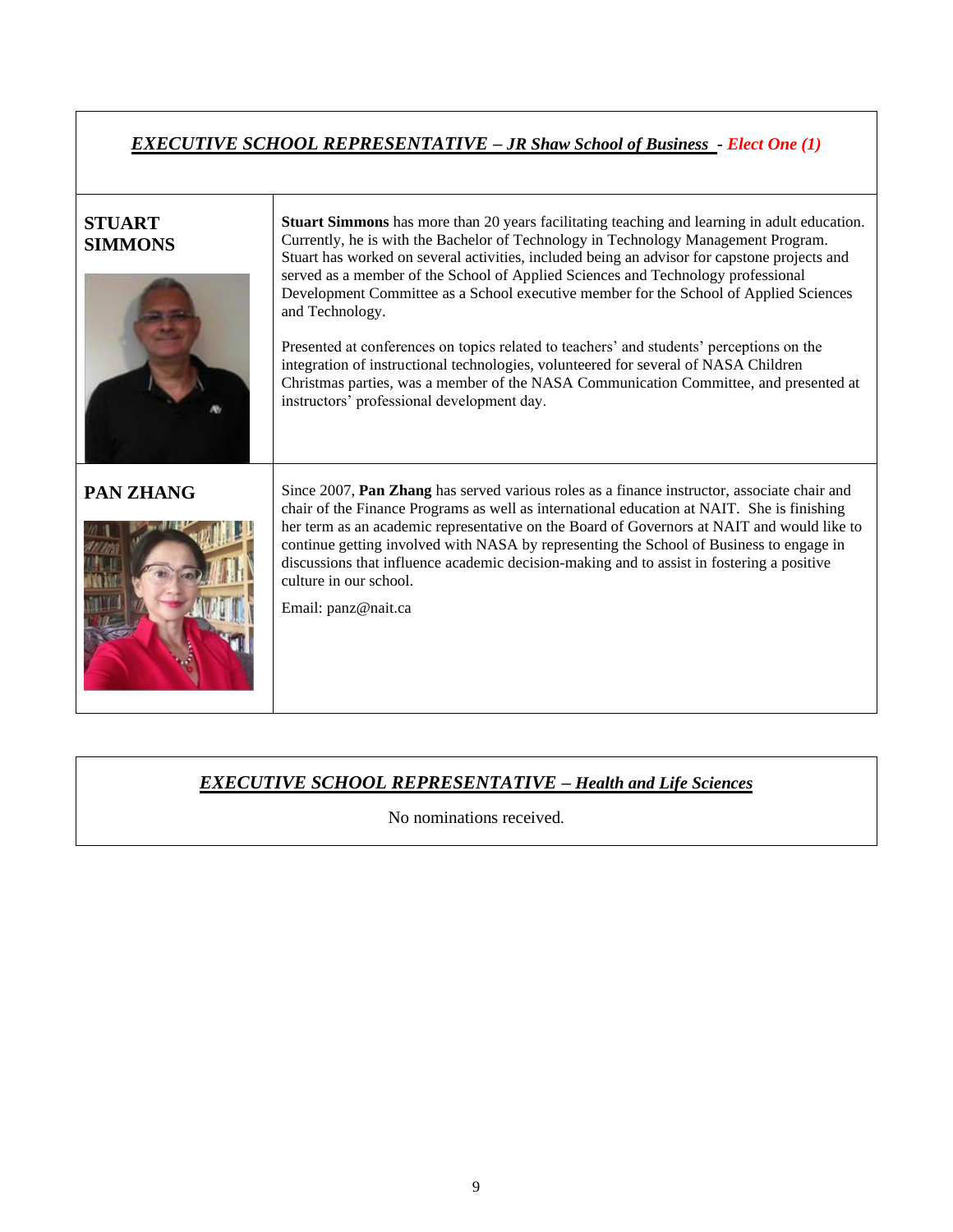# *EXECUTIVE SCHOOL REPRESENTATIVE – Skilled Trades - Patricia Campus*

## **CORY AASGARD**

**ACCLAIMED**



**Cory Aasgard** would like to thank everybody that supported him over the past two years as the Patricia Campus - NASA school representative.

Cory have been employed as an instructor in the Pipe Trades Department in the School of Skilled Trades since July 2001. Starting in September 2019, he has been the NASA School Representative. Cory has learned many things during his time on executive and has witnessed several changes that have taken place. During these two years, the members at Patricia Campus have seen reductions of staffing due to declining student numbers. This process was a stressful and highly disruptive time of employment as several staff have left through either voluntary or involuntary redundancies. The one common thread that he has been told, from you our members, through the entire process is the issue of being left out of all communications. This has resulted in the feeling of being left out in the cold and uninformed of what was happening.

Cory believes that we have a communication problem that has developed over the past 6 years. He thinks that proper and transparent communication between your union and NAIT management needs to be reviewed and overhauled to bring back the trust of the NASA members at Patricia Campus. Cory also believes that the communication between NASA and the NASA members at Patricia campus is suffering and this needs to be addressed. To restore the confidence and trust of the members of Patricia Campus in the NASA executive there will have to be a change in communication between union executive and the members it represents.

Cory believes that if we change the way we communicate to an open and transparent, twoway communication between NAIT management, NASA executive and the NASA membership, it will rebuild the trust and confidence in the system and work towards a feeling of collegial camaraderie.

Thank you very much for your time and consideration, it is very much appreciated.

Cory Aasgard Steamfitter-Pipefitter School of Skilled Trades **NAIT** W. 780 378 7220 corya@nait.ca

## *EXECUTIVE SCHOOL REPRESENTATIVE – Skilled Trades – Metro Campus*

No nominations received.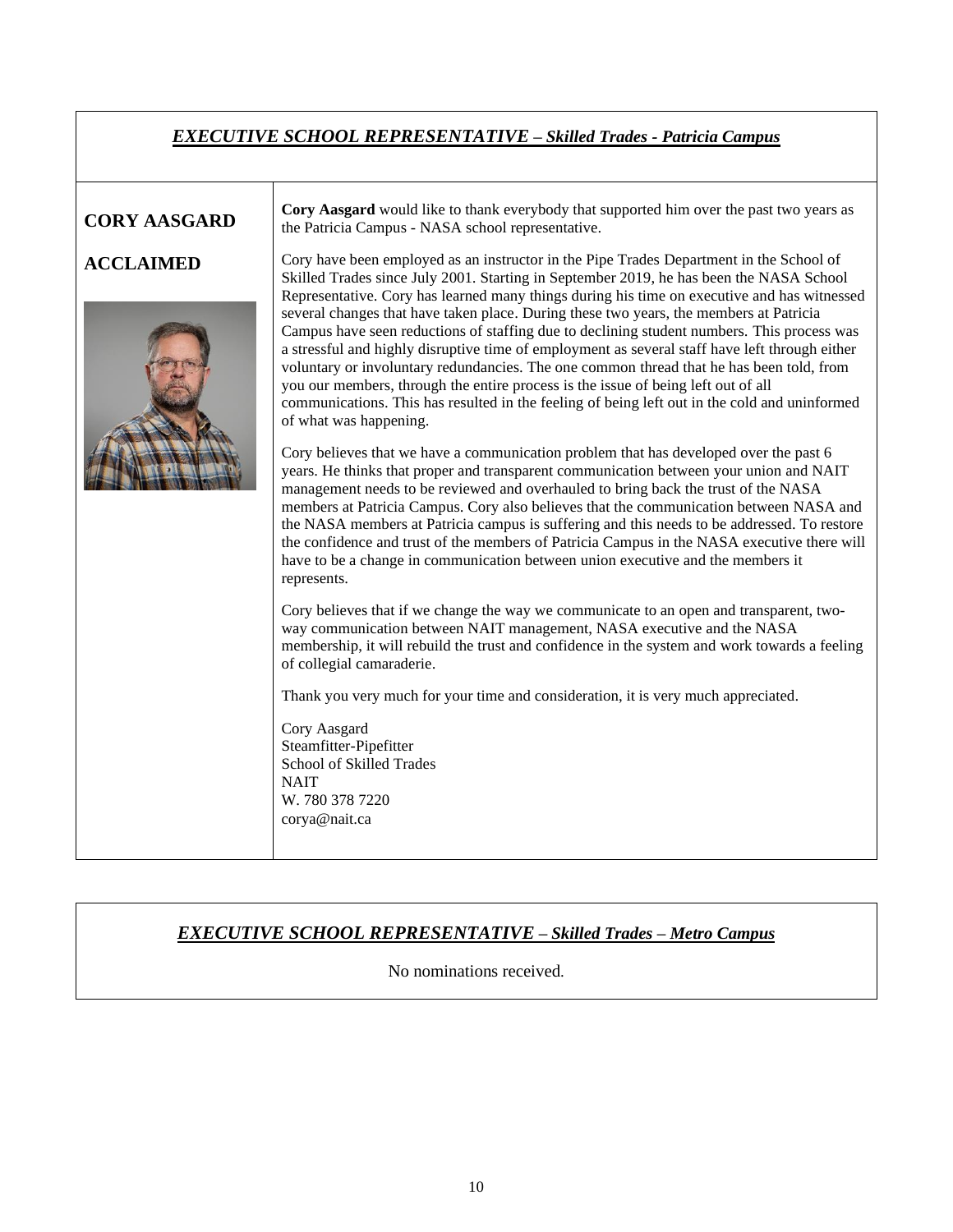## *EXECUTIVE SCHOOL REPRESENTATIVE – Applied Science and Technology*

### **JULIE WATTON ACCLAIMED Julie Watton** graduated from the Electrical Engineering Technology program in 2005 and before joining the program as an instructor in 2012, she worked in industry doing utility design and project management. She has served as a SAST School Rep for the last 2 years and would like to continue as school rep as she has so much more to learn and enjoys staying involved with what is important to academic staff at NAIT. She has very effective communication skills, enjoys working with a team and she looks forward to contributing ideas and listening to members ideas and concerns. Her volunteer activities include various positions on the local hockey board, managing hockey teams, organizing tournaments, and working casinos. She is married and has two sons and she enjoys many outdoor activities including biking, camping, and kayaking. She is also known to be a very competitive crib player.

| <b>COMMUNICATIONS COMMITTEE</b>         |                                                                                                                                                                                                                                                                                                                                                                                        |  |
|-----------------------------------------|----------------------------------------------------------------------------------------------------------------------------------------------------------------------------------------------------------------------------------------------------------------------------------------------------------------------------------------------------------------------------------------|--|
| <b>JULIE WATTON</b><br><b>ACCLAIMED</b> | <b>Julie Watton</b> graduated from the Electrical Engineering Technology program in 2005 and<br>before joining the program as an instructor in 2012, she worked in industry doing utility<br>design and project management.                                                                                                                                                            |  |
|                                         | She has served as a SAST School Rep for the last 2 years and would like to join the<br>communication committee to contribute with all the task involved in maintaining an<br>interactive communication network. She has very effective communication skills, enjoys<br>working with a team and she looks forward to contributing ideas and listening to members<br>ideas and concerns. |  |
|                                         | Her volunteer activities include various positions on the local hockey board, managing<br>hockey teams, organizing tournaments, and working casinos.                                                                                                                                                                                                                                   |  |
|                                         | She is married and has two sons and she enjoys many outdoor activities including biking,<br>camping, and kayaking. She is also known to be a very competitive crib player.                                                                                                                                                                                                             |  |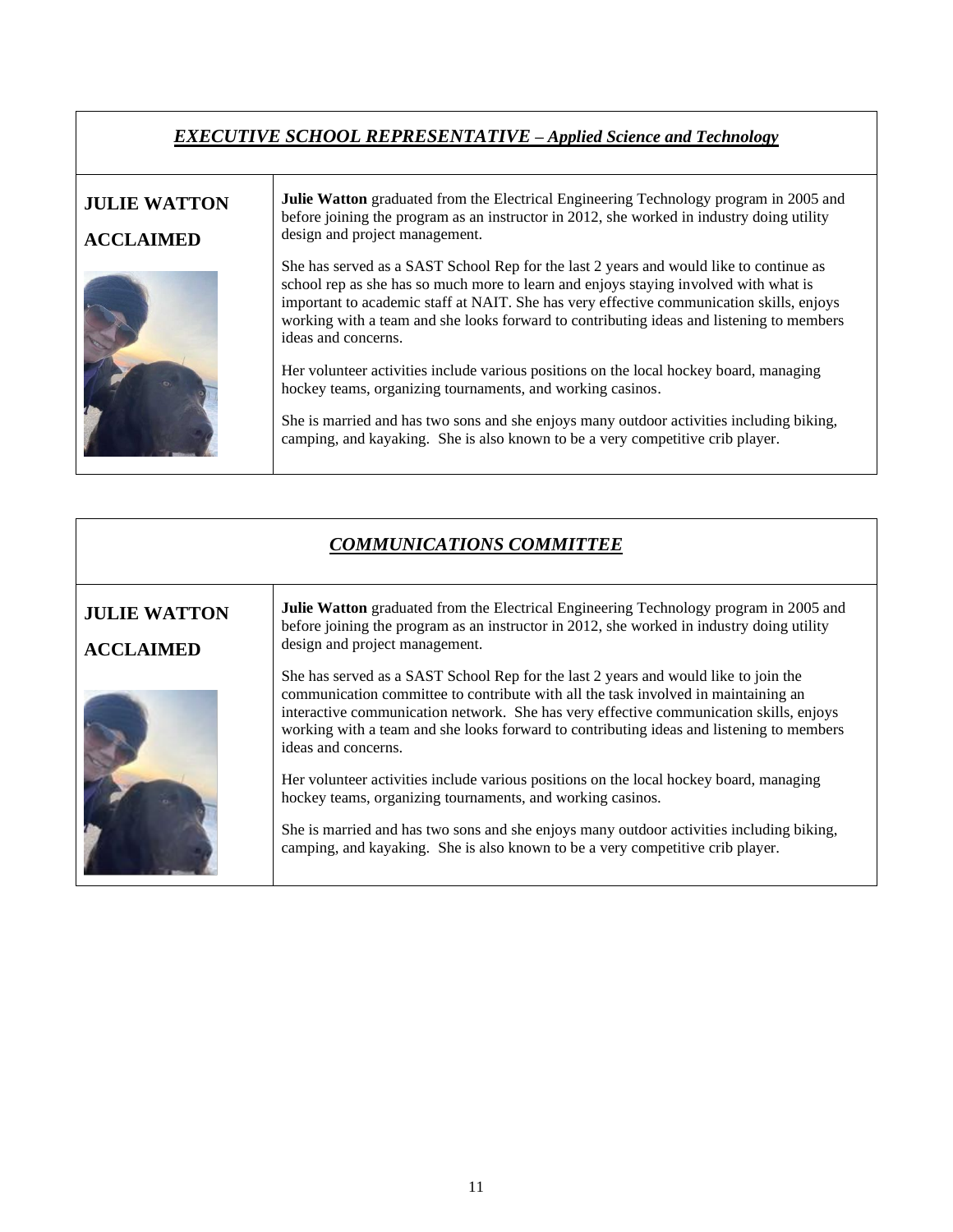| <b>FINANCE COMMITTEE</b>                                |                                                                                                                                                                                                                                                                                                                                                                                                                                                                                                                                                                                                             |  |
|---------------------------------------------------------|-------------------------------------------------------------------------------------------------------------------------------------------------------------------------------------------------------------------------------------------------------------------------------------------------------------------------------------------------------------------------------------------------------------------------------------------------------------------------------------------------------------------------------------------------------------------------------------------------------------|--|
| <b>STARR ZHANG</b><br>CPA, CMA, MBA<br><b>ACCLAIMED</b> | <b>Starr Zhang</b> has been an accounting instructor for JR Shaw School of Business at NAIT<br>since September 2007, delivering accounting courses for BBA, Btech, and accounting<br>diploma students.<br>Served on the NASA Finance committee since July 2019.<br>Seven (7) years of experience as Senior Accountant and Finance Manager in public<br>organizations. Responsible for financial reporting, budgeting, and strategic financial planning<br>of the organizations.<br>Obtained CMA accounting designation in 2004.<br>Passionate about continuous learning and education quality for students. |  |

| <b>MEMBERSHIP SERVICES COMMITTEE</b> |  |  |
|--------------------------------------|--|--|
| <b>SUNG BONG</b><br><b>ACCLAIMED</b> |  |  |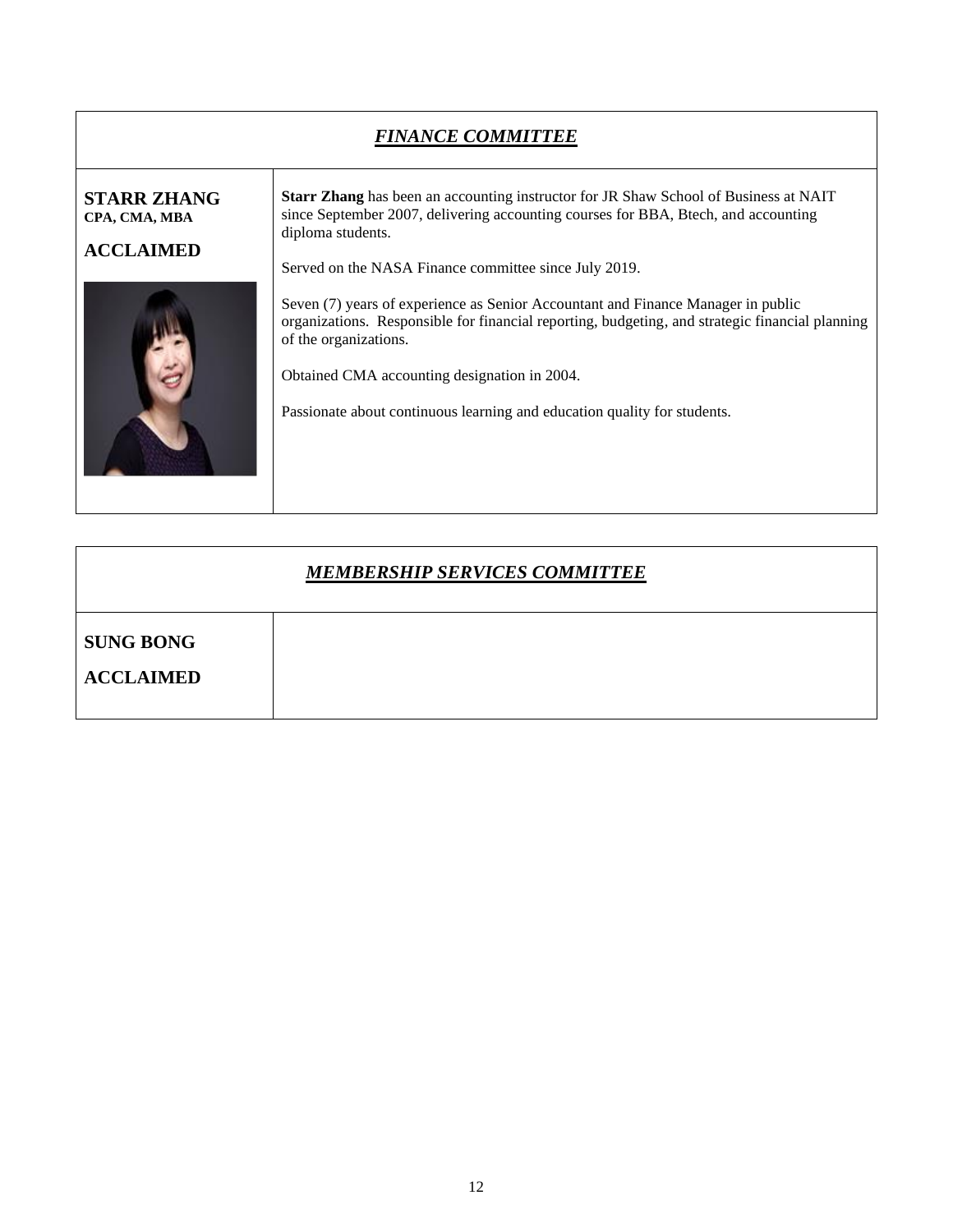# *ACADEMIC COUNCIL***– Elect Three (3)**

| <b>STEVE</b><br><b>CHATTARGOON</b> | Steve Chattargoon is a computer scientist and the chair of the Digital Media and Information<br>Technology (DMIT) program at the Northern Alberta Institute of Technology (NAIT), one of<br>the premier programs of its kind in Canada. He has 18 years of experience and a distinguished<br>record of developing creative solutions for a range of local, provincial, national, and<br>international partners. His educational background is from NAIT's Computer Systems<br>Technology Program and Royal Roads University Master of Arts in Global Leadership and<br>Organizational Change. Through his leadership, over the past 9 years, the DMIT program has<br>provided support for over 50 not-for-profit groups locally and internationally by creating<br>promotional videos, websites, posters, 'serious games' for rehabilitation, and complex<br>computer programs.<br>Mr. Chattargoon also serves as the Digital Director for THINK EQUAL, a global non-profit<br>organization working towards the inclusion of human rights education as a compulsory<br>component of education around the world. As Digital Director, Mr. Chattargoon oversees the<br>design and development of the digital curriculum delivery system that impacts 147 schools<br>across 15 countries. Further, Mr. Chattargoon also volunteers and works with university<br>researchers to advance the wellbeing of others in Alberta and the world. Other past projects<br>include working on the steering committee for Edmonton's Canada 150 celebration.<br>Mr. Chattargoon is an avid volunteer and has served his community for over 37 years and is<br>hoping to serve and represent you on our academic council. Thank you for your<br>consideration. |
|------------------------------------|------------------------------------------------------------------------------------------------------------------------------------------------------------------------------------------------------------------------------------------------------------------------------------------------------------------------------------------------------------------------------------------------------------------------------------------------------------------------------------------------------------------------------------------------------------------------------------------------------------------------------------------------------------------------------------------------------------------------------------------------------------------------------------------------------------------------------------------------------------------------------------------------------------------------------------------------------------------------------------------------------------------------------------------------------------------------------------------------------------------------------------------------------------------------------------------------------------------------------------------------------------------------------------------------------------------------------------------------------------------------------------------------------------------------------------------------------------------------------------------------------------------------------------------------------------------------------------------------------------------------------------------------------------------------------------------------------------------------------------------------|
| <b>RANDY DREGER,</b><br>PhD        | <b>Randy Dreger</b> has been an instructor at NAIT for the past 16 years, during that time he has<br>served as a NASA School Representative for 4 terms and Academic Council for 1 term.<br>Randy's goal as an Academic Council Representative is to ensure that policy decisions are<br>beneficial for instructors as well as students. In addition, Randy would like to bring forth<br>suggestions to advance academic policy.                                                                                                                                                                                                                                                                                                                                                                                                                                                                                                                                                                                                                                                                                                                                                                                                                                                                                                                                                                                                                                                                                                                                                                                                                                                                                                               |
| <b>GARY GORA</b>                   | From $2007 - 2021$ , Gary Gora has served as NASA Executive Representative for the School<br>of Business as well as for the School of Professional and Continuing Education. He has also<br>served five terms on the Membership Services Committee during the last twelve years as well<br>as two terms on Academic Council. Gary continues to be actively involved in providing a<br>voice for NASA staff members, acting as their advocate and sponsor.<br>Gary holds an MBA from Leicester University and a Bachelor of Science degree (Computer<br>Science) from the University of Alberta. He is also a certified facilitator of Stephen Covey's<br>leadership training seminar series. His broad understanding of training and professional<br>development issues, combined with his consulting experience in training and development,<br>will provide significant strength in serving you as a representative on Academic Council.                                                                                                                                                                                                                                                                                                                                                                                                                                                                                                                                                                                                                                                                                                                                                                                                     |